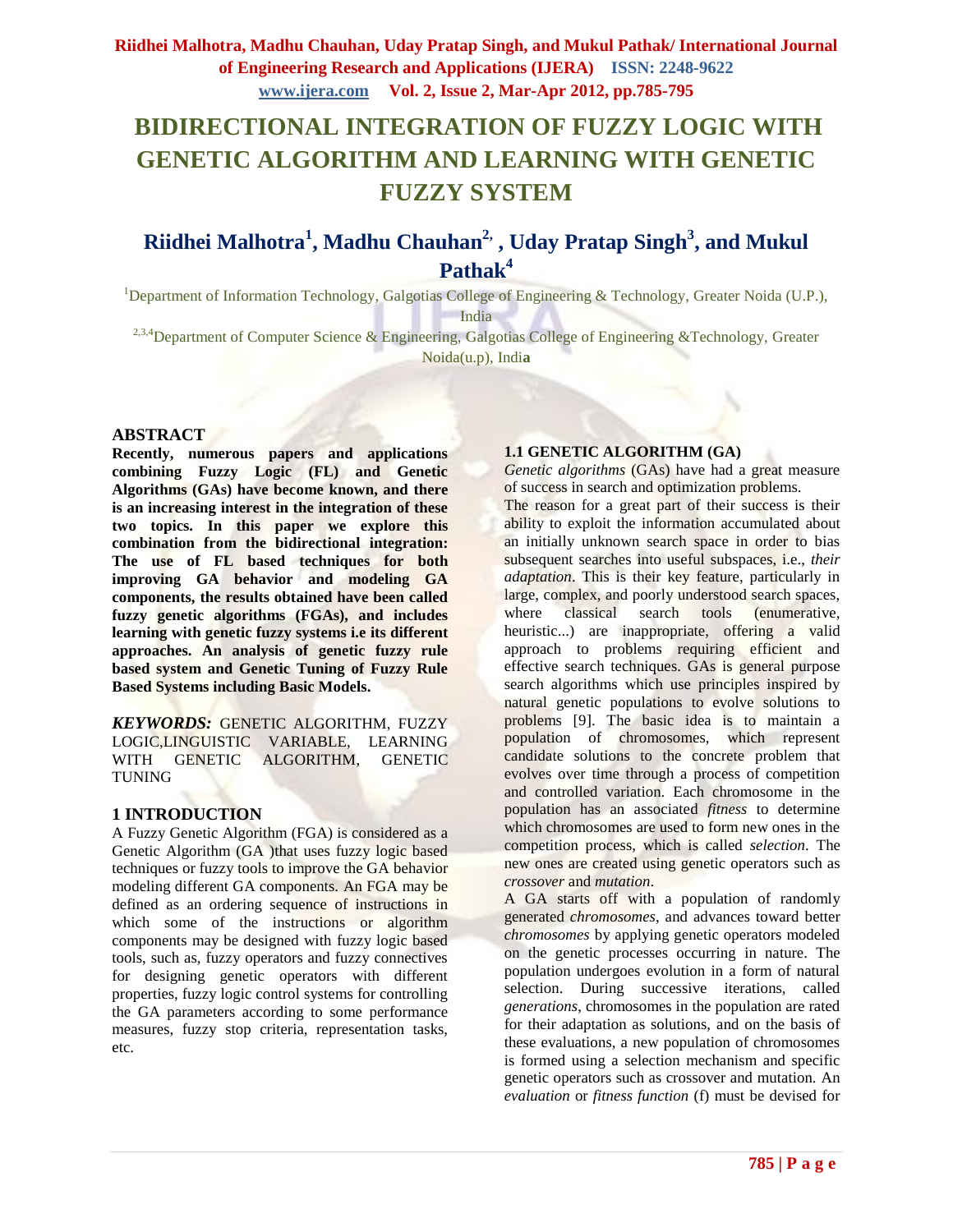each problem to be solved. Given a particular chromosome, a possible solution, the fitness function returns a single numerical fitness, which is supposed to be proportional to the utility or adaptation of the solution represented by that chromosome.

Although there are many possible variants of the basic GA, the fundamental underlying mechanism consists of three operations:

1. Evaluation of individual fitness,

2. Formation of a gene pool (intermediate population) through selection mechanism, and

3. Recombination through crossover and mutation operators. s.

### **1.2 FUZZY LOGIC (FL)**

**Fuzzy logic** is a form of **[many-valued logic](http://en.wikipedia.org/wiki/Many-valued_logic)**; it deals with [reasoning](http://en.wikipedia.org/wiki/Reasoning) that is approximate rather than fixed and exact. In contrast with traditional logic theory, where [binary](http://en.wiktionary.org/wiki/binary) sets have [two-valued logic:](http://en.wikipedia.org/wiki/Two-valued_logic) true or false, fuzzy logic variables may have a [truth](http://en.wikipedia.org/wiki/Truth_value)  [value](http://en.wikipedia.org/wiki/Truth_value) that ranges in degree between 0 and 1. Fuzzy logic has been extended to handle the concept of partial truth, where the truth value may range between completely true and completely false. Furthermore, when [linguistic](http://en.wikipedia.org/wiki/Linguist) variables are used, these degrees may be managed by specific functions.

### *Linguistic variables*

While variables in mathematics usually take numerical values, in fuzzy logic applications, the non-numeric *linguistic variables* are often used to facilitate the expression of rules and facts. A linguistic variable such as *age* may have a value such as *young* or its antonym *old*. However, the great utility of linguistic variables is that they can be modified via linguistic hedges applied to primary terms. The linguistic hedges can be associated with certain functions.

### **1.3 LEARNING WITH GENETIC ALGORITHMS**

Although GAs are not learning algorithms, they may offer a powerful and domain-independent search method for a variety of learning tasks. In fact, there has been a good deal of interest in using GAs for machine learning problems([7,10,8]).Three alternative approaches, in which GAs have been applied to learning processes, have been proposed, the Michigan , the Pittsburgh ([17]), and the Iterative Rule Learning (IRL) approaches [20]. In the first one, the chromosomes correspond to classifier rules which are evolved as a whole, whereas in the Pittsburgh approach, each chromosome encodes a complete set of classifiers. In the IRL approach each chromosome represents only one rule learning, but contrary to the first, only the best individual is considered as the

solution, discarding the remaining chromosomes in the population. Below , we will describe them briefly.

**Michigan Approach.** The chromosomes are individual rules and a rule set is represented by the entire population. The collection of rules is modified over time via interaction with the environment. This model maintains the population of classifiers with credit assignment, rule discovery

and genetic operations applied at the level of the individual rule. A genetic learning process based on the Michigan approach receives the name of Classifier System. A complete description is to be found in [4].

Pittsburgh Approach. Each chromosome encodes a whole rule sets. Crossover serves to provide a new combination of rules and mutation provides new rules. In some cases, variable-length rule bases are used, employing modified genetic operators for dealing with these variable-length and position independent genomes. This model was initially proposed by Smith in 1980 [17]. Recent instances of this approach may be found in [10].

**Iterative Rule Learning approach.** In this latter model, as in the Michigan one, each chromosome in the population represents a single rule, but contrary to the Michigan one, only the best individual is considered to form part of the solution, discarding the remaining chromosomes in the population. Therefore, in the iterative model, the GA provides a partial solution to the problem of learning. In order to obtain a set of rules, which will be a true solution to the problem, the GA has to be placed within an iterative scheme similar to the following:

- 1. Use a GA to obtain a rule for the system.
- 2. Incorporate the rule into the final set of rules.
- 3. Penalize this rule.

4. If the set of rules obtained till now is adequate to be a solution to the problem, the system ends up returning the set of rules as the solution. Otherwise return to step 1.

The main difference with respect to the Michigan approach is that the fitness of each chromosome is computed individually, without taking into account cooperation with other ones. This substantially reduces the search space, because in each sequence of iterations only one rule is searched.

### **2. GENETIC FUZZY RULE BASED SYSTEMS (GFRBS)**

The idea of a Genetic FRBS is that of a genetic FRBS design process which incorporates genetic techniques to achieve the automatic generation or modification of its KB (KNOWLEDGE BASE) (or a part of it). This generation or modification usually involves a tuning/learning process, and consequently this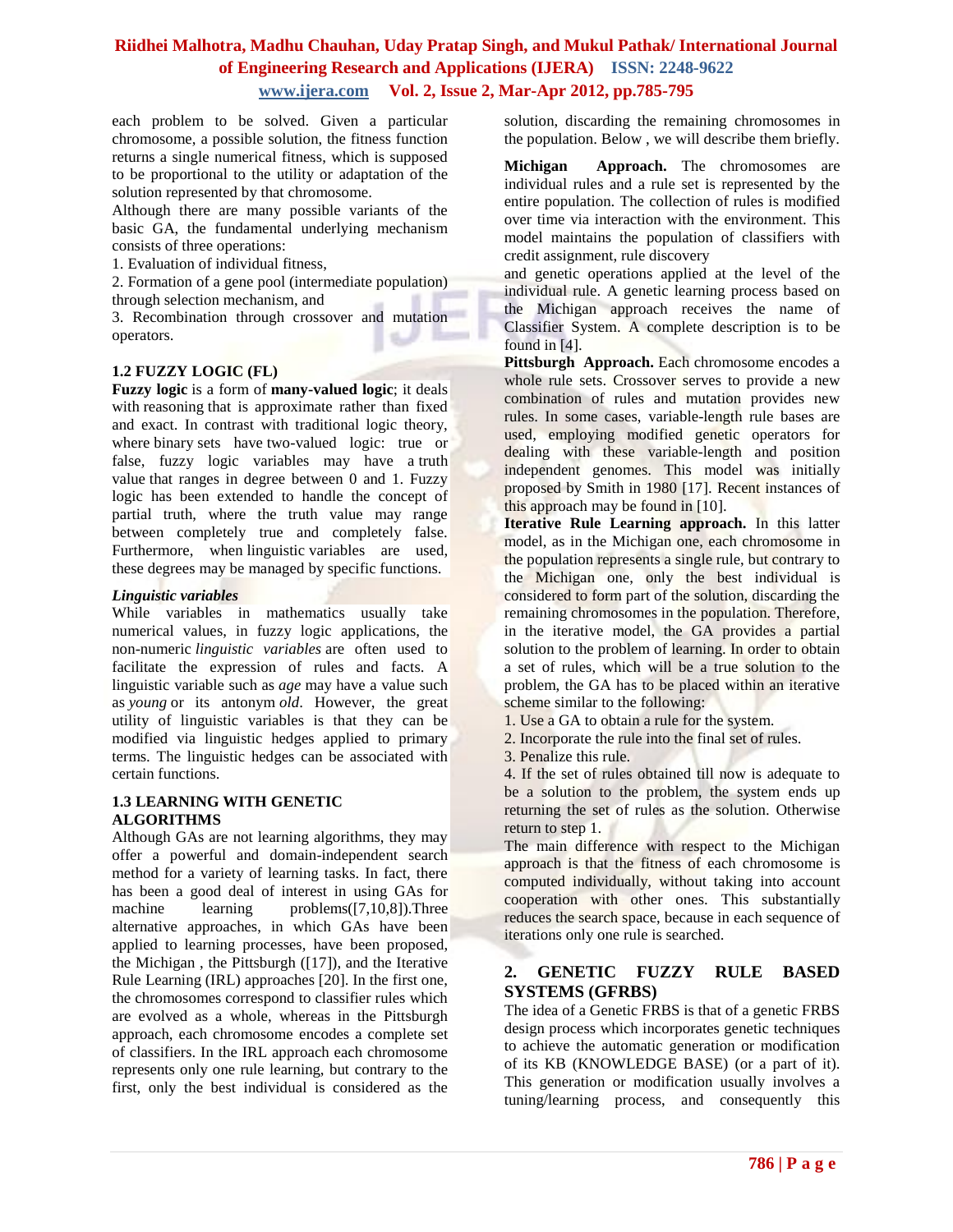process plays a central role in GFSs. The objective of this tuning/learning process is optimization, i.e., maximizing or minimizing a certain function representing or describing the behavior of the system. It is possible to define two different groups of optimization problems in FRBSs. The first group contains those problems where optimization only involves the behavior of the FRBS, while the second one refers to those problems where optimization involves the global behavior of the FRBS and an additional system. The first group contains problems such as modeling, classification, prediction and, in general, identification problems. In this case, the optimization process searches for an FRBS able to reproduce the behavior of a certain target system. The most representative problem in the second group is control, where the objective is to add an FRBS to a controlled system in order to obtain a certain overall behavior. Next, we analyze some aspects of the Genetic FRBSs.

#### **2.1 Obtaining the Knowledge for an FRBS**

As a first step, it is interesting to distinguish between tuning and learning problems. In tuning problems, a predefined RB is used and the objective is to find a set of parameters defining the Database( DB).

In learning problems, a more elaborate process including the modification of the Rule Base( RB) is performed. We can distinguish between three different groups of GFSs depending on the KB components included in the genetic learning process.

**Genetic tuning of the DB.** The tuning of the scaling functions and fuzzy membership functions is an important task in the design of fuzzy systems. It is possible to parameterize the scaling functions or the membership functions and adapt them using GAs to deal with their parameters according to a fitness function. As regards to the tuning of membership functions, several methods have been proposed in order to define the DB using GAs. Each chromosome involved in the evolution process represents different DB definitions, i.e., each chromosome contains a coding of the whole set of membership functions giving meaning to the linguistic terms. Two possibilities can be considered depending on whether the fuzzy model nature is descriptive or approximate, either to code the fuzzy partition maintaining a linguistic description of the system, or to code the rule membership functions tuning the parameters of a label locally for every rule, thereby obtaining a fuzzy approximate model.

**Genetic learning of the RB.** All the methods belonging to this family involve the existence of a predefined collection of fuzzy membership functions

giving meaning to the linguistic labels contained in the rules, a DB. On this basis GAs are applied to obtain a suitable rule base, using chromosomes that code single rules or complete rule bases.

**Genetic learning of the KB.** There are many approaches for the genetic learning of a complete KB (RB and DB). We may find approaches presenting variable chromosome lengths, others coding a fixed number of rules and their membership functions, several working with chromosomes encoding single control rules instead of a complete KBs, etc.

### **3. Genetic Tuning of Fuzzy Rule Based Systems: Basic Models**

The tuning of the scaling functions and fuzzy membership functions is an important task in the design of fuzzy systems. It is possible to parameterize the scaling functions or the membership functions and adapt them using Genetic Algorithms to deal with their parameters according to a fitness function.

As regards to the tuning of membership functions, several methods have been proposed in order to define the Data Base (DB) using GAs. Each chromosome involved in the evolution process represents different DB definitions, i.e., each chromosome contains a coding of the whole set of membership functions giving meaning to the linguistic terms. Two possibilities can be considered depending on whether the fuzzy model nature is descriptive or approximate, either to code the fuzzy partition maintaining a linguistic description of the system, or to code the rule membership functions tuning the parameters of a label locally for every rule, thereby obtaining a fuzzy approximate model.

In this we analyze the use of GAs for the tuning of DBs according to the two mentioned areas, the adaptation of contexts using scaling functions and the tuning of membership functions, we shall present briefly them.

### *3.1 Adapting the Context*

The use of scaling functions that are applied to the input and output variables of an FRBS, allows us to work with normalized universes of discourse where the fuzzy membership functions are defined. These scaling functions could be interpreted as gains associated with the variables (from a control engineering point of view) or as context information that translates relative semantics into absolute ones (from a knowledge engineering point of view). If using scaling functions, it is possible to fix them or to parameterize the scaling functions and adapt them. Linear and non-linear contexts have been used.

Linear context. It is the simplest scaling. The parameterized function is defined by means of two parameters (one, if used as a scaling factor). The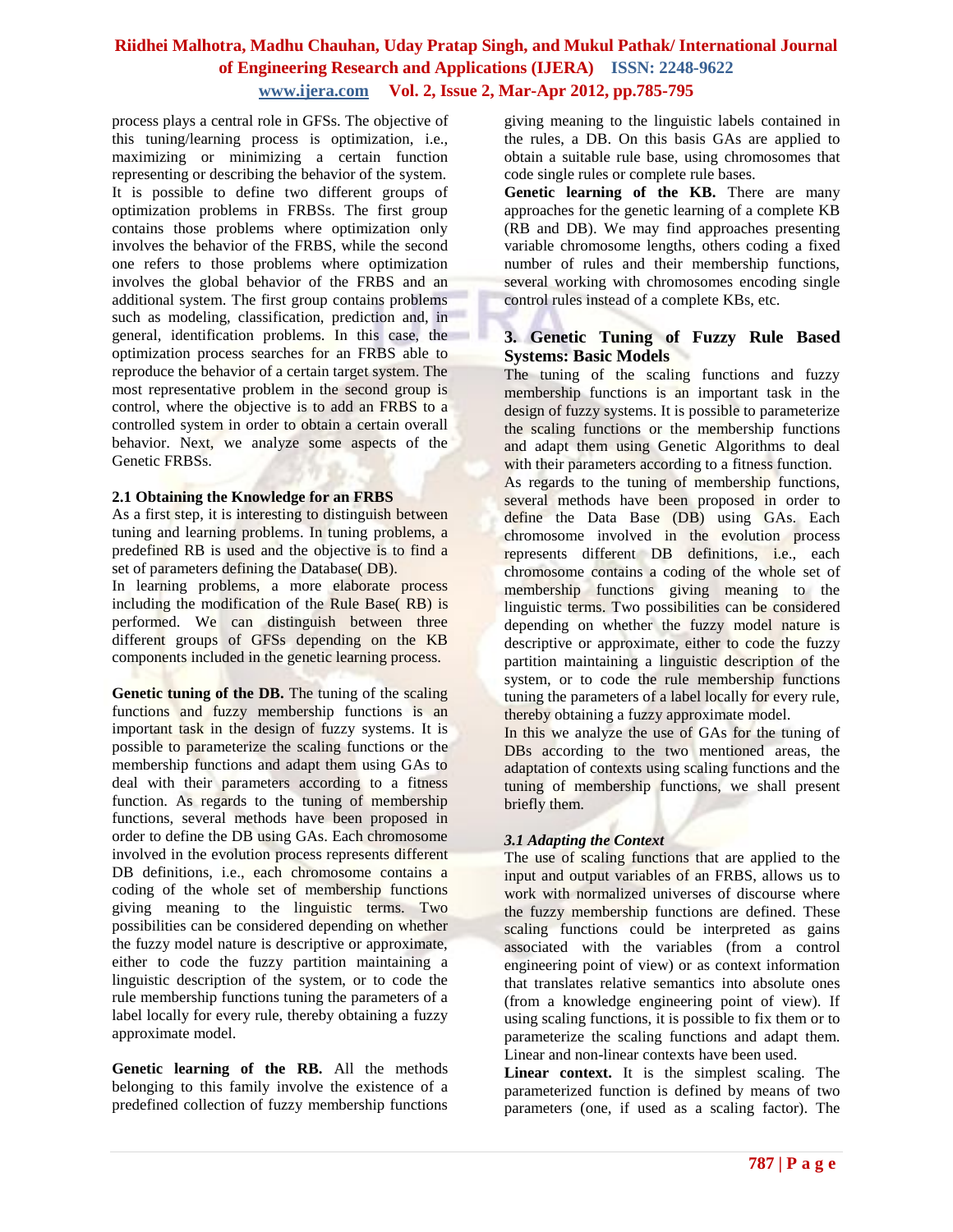effect of scaling is that of linearly mapping the real interval [a,b] into a reference interval (e.g., [0,1]). The use of a scaling factor maps the interval [-a,a] in a symmetrical reference interval (e.g., [-1,1]). This kind of context is the most broadly applied one. Genetic techniques have been applied to adapting the parameters defining the scaling factors and linear scaling functions ([16]).

**Nonlinear context.** The main disadvantage of linear scaling is the fixed relative distribution of the membership functions (uniformly distributed or not) once they have been generated. To solve this problem nonlinear scaling is used allowing us to obtain a modified relative distribution and a change in the shape of the membership functions. The definition of parameterized nonlinear scaling functions is more complex than in the linear case and a larger number of parameters are needed. The process actually requires two steps: previous scaling (linear) and nonlinear mapping. Parameterized potential and sig modal  $([11])$  functions have been used when applying Gas to adapt the nonlinear context. Usually, the parameters (real numbers) constitute the genes of the chromosomes without binary representation.

Figure 3.1 shows a normalized fuzzy partition (top), a nonlinear adaptation with lower granularity for middle or for extreme values (center) and lower granularity for lowest or for highest Values (bottom).

#### **3.2 Tuning the Membership Functions**

Another element of the KB is the set of membership functions. This is a second point where Gas could be applied with a tuning purpose. As in the previous case of scaling functions, the main idea is the definition of parameterized functions and the subsequent adaptation of parameters. Some approaches are found to be in [1, 12, 14]. The different proposals differ in the coding scheme and the management of the solutions (fitness functions,)

#### **3.2.1 Shape of the Membership Functions**

Two main groups of parameterized membership functions have been proposed and applied: piecewise linear functions and differentiable functions.



#### **Fig 3.2: Descriptive Versus Approximate Fuzzy Models**

#### a) Descriptive Knowledge Base





 $R1$ : If X is NB then Y is NB R2: If X is NM then Y is NM R6: If X is PM then Y is PM R3: If X is NS then Y is NS R4: If X is ZR then Y is ZR

R5: If X is PS then Y is PS R7: If X is PB then Y is PB

b) Approximate Knowledge Base

| R1: If X is $\triangle$ then Y is $\triangle$ |  |
|-----------------------------------------------|--|
| R2: If X is $\triangle$ then Y is $\triangle$ |  |
| R3: If X is $\triangle$ then Y is $\triangle$ |  |
| R4: If X is $\triangle$ then Y is $\triangle$ |  |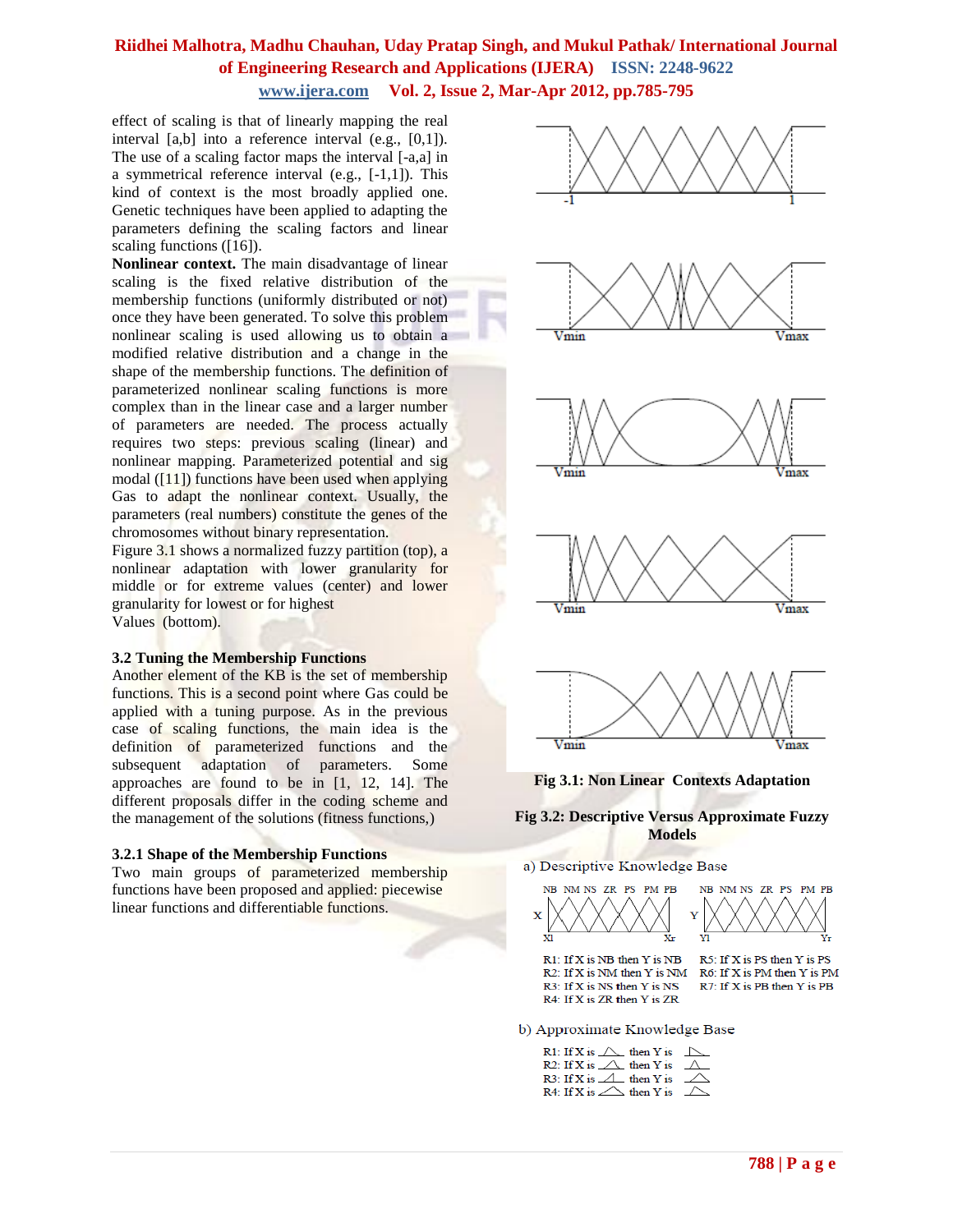Piecewise linear functions. The most broadly used parameterized membership functions in the field of GFSs are triangles, in some cases these are isosceles and other times they are irregular. A second possibility is trapezoidal membership functions. Each parameter of the function constitutes a gene of the chromosome that may be a binary code representing the parameter or a real number (the parameter itself,). Gaussian, bell and sigmoidal are examples of parameterized differentiable functions.

### **3.2. Scope of the Semantics**

The genetic tuning process of membership functions is based on two variants, depending on the fuzzy model nature, whether approximate ([12]) or descriptive (5, 14]). The descriptive fuzzy model is essentially a qualitative expression of the system. A KB in which the fuzzy sets giving meaning (semantic) to the linguistic labels are uniformly defined for all rules included in the RB. It constitutes a descriptive approach since the linguistic labels take the same meaning for all the fuzzy rules contained in the RB. Concluding Remarks 27 In the approximate fuzzy model a KB is considered for which each fuzzy rule presents its own meaning, i. e., the linguistic variables involved in the rules do not take as their values any linguistic label from a global term set. In this case, the linguistic variables become fuzzy variables. The system applies local semantics. Figure 3.2 and the examples described in the following paragraphs illustrate these two variants, and their particular aspects reflected in the coding scheme.

### **3.2.3 The Approximate Genetic Tuning Process**

As mentioned earlier, each chromosome forming the genetic population will encode a complete KB. More concretely, all of them encode the RB, R, and the difference between them is the fuzzy rule membership functions, i. e., the DB definition. Taking into account a parametric representation with triangular-shaped membership functions based on a 3-tuple of real values, each rule Ri : IF x1 is Ai1 and ... and xn is Ain THEN y is Bi, of a certain KB (KBl), is encoded in a piece of chromosome Cli: Cli  $=$  (ai1; bi1; ci1; : : ; ain; bin; cin; ai; bi; ci) where Aij , Bi have the parametric representation (aij ; bij ; cij), (ai; bi; ci),  $i = 1$ ; : : : ;m (m represents the number of rules),  $j = 1$ ; : : : ; n (n is the number of input variables). Therefore the complete RB with its associated DB is represented by a complete chromosomeCl:  $Cl = Cl1 Cl2 :: Clm$ . This chromosome may be a binary or a real coded individual.

### **3.2.4 The Descriptive Genetic Tuning Process**

In this second genetic tuning process each chromosome encodes a different DB definition based on the fuzzy domain partitions. A primary fuzzy partition is represented as an array composed by 3 \_ N real values, with N being the number of terms forming the linguistic variable term set. The complete DB for a problem, in which m linguistic variables are involved, is encoded into a fixed length real coded chromosome Cj built up by joining the partial representations of each one of the variable fuzzy partitions,

 $Cji = (ai1; bi1; ci1; \dots; aiNi; biNi; ciNi)$ 

 $Cj = Cj1 Cj2 :: Cjm$ 

where Cii represents the fuzzy partition corresponding to the  $i \Box$  th variable.

### **4. Learning with Genetic Fuzzy Systems: Pittsburgh Approach**

### *4.1 Introduction*

Recently, there has been a growing interest in using Genetic Algorithms (GAs) for machine learning problems, appearing different genetic learning approaches. One of them, the Pittsburgh approach adopts the view that each individual in a population, each chromosome, encodes a whole rule sets. Crossover serves to provide a new combination of rules and mutation provides new rules. In some cases, variable-length rule bases are used, employing modified genetic operators for dealing with these variable-length and position independent genomes. This model was initially proposed by Smith in 1980 [17]. Here, we shortly describe the use of Genetic Fuzzy Systems (GFSs) with this learning approach for learning Rule Bases (RB) and Knowledge Bases (KB) for Fuzzy Rule Bases Systems (FRBSs).

### **4.2 Genetic Learning of RB**

It is possible to represent the RB of an FRBS with three different representations. These representations are: relational matrix, decision table and list or set of rules. The Pittsburgh approach has been applied to learn rule bases in two different situations. The first situation refers to those systems using a complete rule base represented by means of a decision table or a relational matrix. The second situation is that of FRBSs, whose RB is represented using a list or set of fuzzy rules.

### **4.2.1 Using a Complete RB**

A tabular representation guarantees the completeness of the knowledge of the FRBS in the sense that the coverage of the input space (the Cartesian product of universes of the input variables) is only related to the level of coverage of each input variable (the corresponding fuzzy partitions), and not to the rules.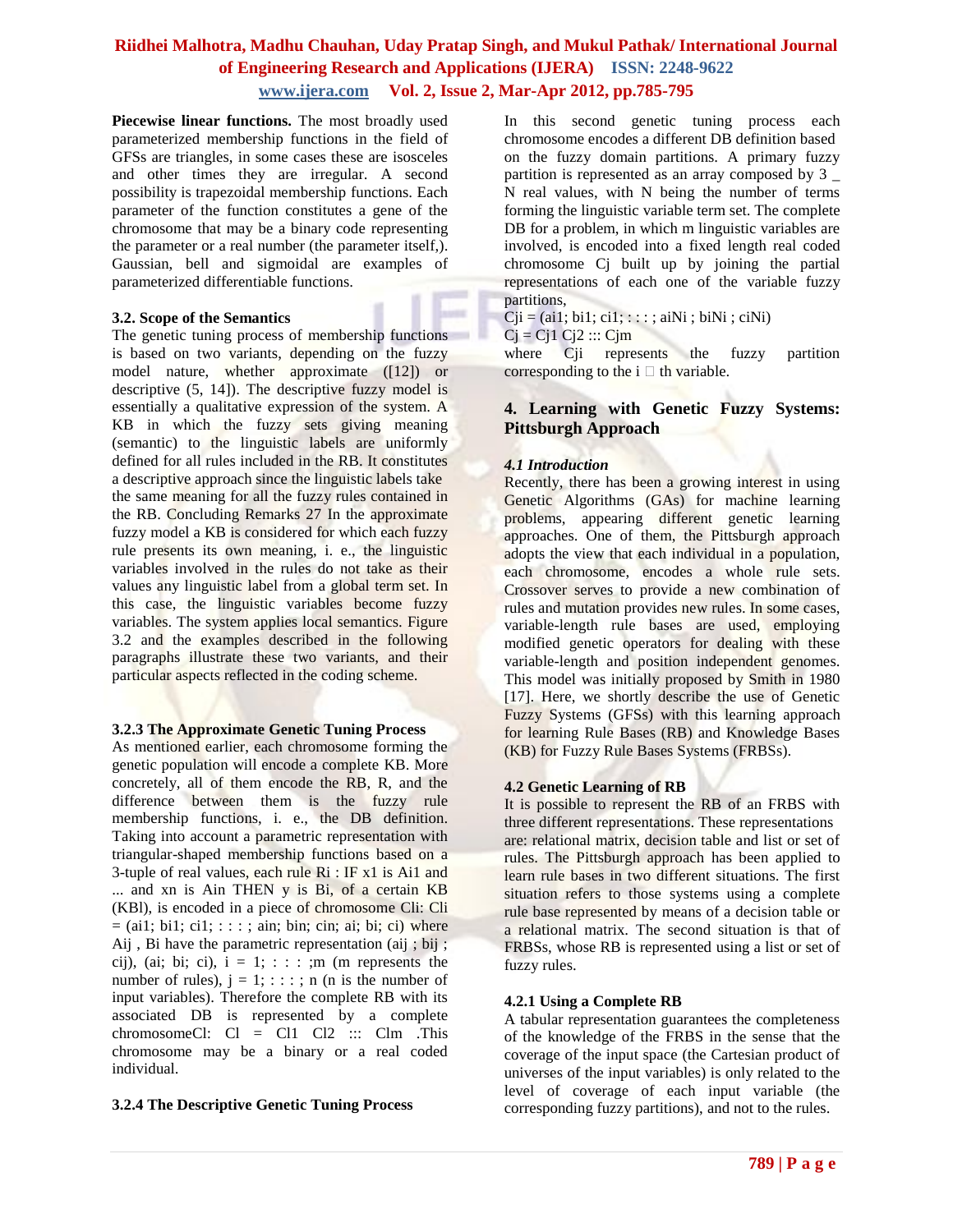**Decision tables.** A possible representation for the RB of an FS is a decision table. It is a classical representation used in different GFSs. A chromosome is obtained from the decision table by going row-wise and coding each output fuzzy set as an integer or any other kind of label. It is possible to include the "no output" definition in a certain position, using a "null" label ([18]).

**Relational matrices.** Occasionally GAs are used to modify the fuzzy relational matrix (R) of a Fuzzy System with one input and one output. The chromosome is obtained by concatenating the m \_ n elements of R, where m and n are the number of fuzzy sets associated with the input and output variables respectively. The elements of R that will make up the genes may be represented by binary codes or real numbers.

### **4.2.2 Using a Partial RB**

Neither the relational nor the tabular representations are adaptable to systems with more than two or three input variables because of the dimension of a complete RB for these situations. This fact stimulated the idea of working with sets of rules. In a *set of rules*  representation the absence of applicable rules for a certain input that was perfectly covered by the fuzzy partitions of individual input variables is possible. As a counterpart to the loss of completeness, this representation allows *compressing* several rules with identical outputs into a singular rule and this is a really important question as the dimension of the system grows. There are many different methods for coding the rule base in this kind of evolutionary system. The code of the rule base is usually obtained by concatenating rules codes.

**Rules of fixed length.** A first approach is to represent a rule with a code of fixed length and position dependent meaning. The code will have as many elements as the number of variables in the system. A possible content of these elements is: a label pointing to a certain fuzzy set in the fuzzy partition of the variable or a binary string with a bit per fuzzy set in the fuzzy partition of the variable coding the presence or absence of the fuzzy set in the rule [15].

**Rules of variable length.** Codes with position independent meaning and based on pairs {*variable, membership function*} (the membership functions is described using a label) are used in .

### **4.3 Genetic Learning of KB**

The simultaneous use as genetic material of the DB and the RB of an FRBS has produced different and interesting results. The most general approach is the use of a set of parameterized membership functions and a list of fuzzy rules that are jointly coded to

generate a chromosome, then applying a Pittsburghtype GA to evolve a population of such chromosomes. This kind of GFSs use chromosomes Containing two sub-chromosomes that encode separately, but not independently, the DB and the RB. It is possible to maintain, at this point, the same division that was stated when talking about genetic learning of RBs with a Pittsburgh approach: learning complete rule bases or partial rule bases.

### **4.3.1 Using a Complete RB**

In the rule base is represented as a fuzzy relation matrix (R), and the GA modifies R or the fuzzy membership functions (triangular) or both of them simultaneously, on a Fuzzy Logic Controller (FLC) with one input and one output variables. Each gene is a real number. When generating the optimal fuzzy relation matrix this real number corresponds to a fuzzy relation degree whose value is between 0 and 1. The genetic string is obtained by concatenating the m in real numbers that constitute R. When finding simultaneously the optimal rule base and the fuzzy membership functions, each chromosome allocates two sub-chromosomes: the genes of the rule base and the genes of the fuzzy membership functions. Both sub-chromosomes are treated as independent entities as far as crossover and mutation are concerned but as a single entity as far as reproduction is concerned. A slightly different approach is to use a TSK-type rule base, structuring its genetic code as if it came from a decision table. In this case, the contents of the code of a rule base is an ordered and complete list containing the consequents of all possible rules, where the antecedents are implicitly defined as a function of the position the consequent occupies in the list. The fuzzy membership functions constitute a first sub-chromosome while the coefficients of the consequents for a TSK fuzzy model constitute the second sub-chromosome. One gene is used to code each coefficient of a TSK-type, a single coefficient is considered for the output.

### **4.3.2 Using a Partial RB**

Liska and Melsheimer use a rule base defined as a set of a fixed number of rules, and code each rule with integer numbers that define the membership function related with a certain input or output variable that is applied by the rule (membership functions for every variable are ordered). The systems use radial membership functions coded through two real numbers (two genes). The genetic string is obtained by concatenating the two genes in each membership function. There are many different methods for coding the rule base in this kind of evolutionary system. The code of the rule base is usually obtained by concatenating rule codes. To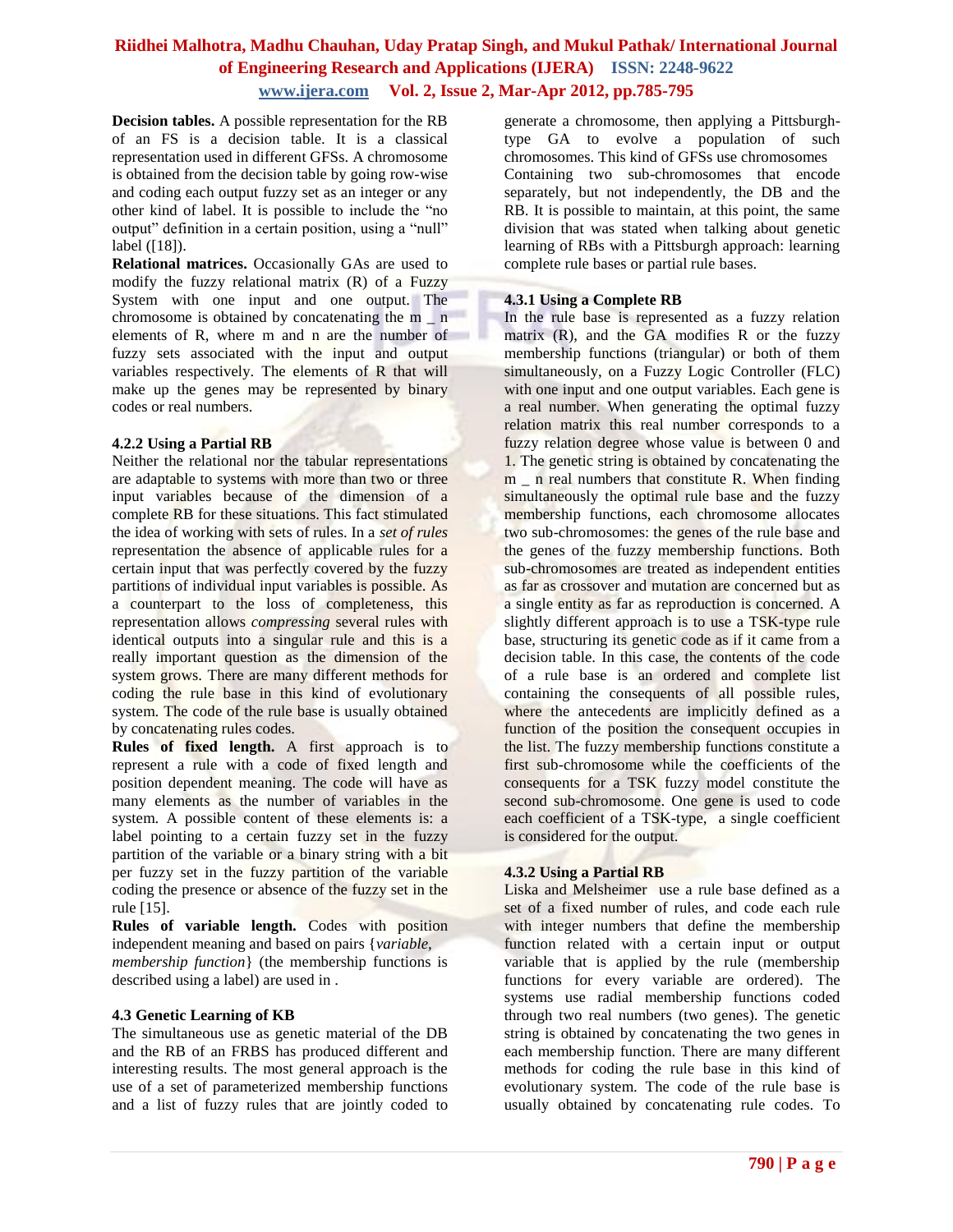represent a single rule, it is possible to use a position dependent code with as many elements as the number of variables of the system. A possible content in these elements is: a label pointing to a certain fuzzy set in the fuzzy partition of the variable or a binary string with a bit per fuzzy set in the fuzzy partition of the variable. Using an approximate approach, include the definition of the membership functions into the rules, coding each rule through the corresponding set of membership functions.

### **5. Learning with Genetic Fuzzy Systems: Iterative Rule Learning Approach**

### *5.1 Introduction*

Since the beginning of the 80s there has been growing interest in applying methods based on Genetic Algorithms (GAs) to automatic learning problems, especially the learning of production rules on the basis of attribute-evaluated example sets. The main problem in these applications consists of finding a "comfortable" representation in the sense that it might be capable both of gathering the problem's characteristics and representing the potential solutions. In recent literature we may find different algorithms that use a new learning model based on GAs, the *Iterative Rule Learning (IRL) approach* [20]. In the latter model, as in the Michigan one, each chromosome in the population represents a single rule, but contrary to the latter, only the best individual is considered as the solution, discarding the remaining chromosomes in the population. This model has been used in papers such as [20, 13].

#### **5.2 IRL Approach**

In this approach the GA provides a partial solution to the problem of learning, and attempts to reduce the search space for the possible solutions. In order to obtain a set of rules, which will be a true solution to the problem, the GA has to be placed within an iterative scheme similar to the following:

- 1. Use a GA to obtain a rule for the system.
- 2. Incorporate the rule into the final set of rules.
- 3. Penalize this rule.

4. If the set of rules obtained is adequate to represent the examples in the training set, the system ends up returning the set of rules as the solution. Otherwise return to step 1.

A very easy way to penalize the rules already obtained, and thus be able to learn new rules, consists of eliminating from the training set all those examples that are covered by the set of rules obtained previously. This learning way is to allow "niches" and "species" formation. Species formation seems particularly appealing for concept learning, considering the process as the learning of multimodal

Concepts. The main difference with respect to the Michigan approach is that the fitness of each chromosome is computed individually, without taking into account cooperation with other ones. This Reduces substantially the search space, because in each sequence of iterations only one rule is searched. In the literature we can find some genetic learning processes that use this model such as *SLAVE*, *SIAVE* [20] and the *genetic generation process.* These three genetic learning processes use the IRL approach with light difference: *SLAVE* launches a new GA to find a new rule after having eliminated the examples covered by the last rule obtained. SLAVE was designed to work with or without linguistic information .*SIAVE* uses a single GA that goes on detecting rules and eliminating the examples covered by the latter. SIA can only work with crisp data. The *genetic generation process* runs a GA for obtaining the best rule according to different features, assigns a relative covering value to every example, and removes the examples with a covering value greater than a constant.

From the description above, we may see that in order to implement learning algorithm based on GAs using the IRL approach, we need, at least, the following:

1. A criterion for selecting the best rule in each iteration,

2. A penalty criterion, and

3. A criterion for determining when enough rules are available to represent the examples in the training set. The first criterion is normally associated with one or several characteristics that are desirable so as to determine good rules. Usually criteria about the rule strength have been proposed (number of examples covered), criteria of consistency of the rule or criteria of simplicity.

The second criterion is often associated, although it is not necessary, with the elimination of the examples covered by the previous rules.

Finally, the third criterion is associated with the completeness of the set of rules and must be taken into account when we can say that all the examples in the training set are sufficiently covered and no more rules are needed to represent them.

### **5.2.1 Multi-Stage Genetic Fuzzy System Based on the IRL Approach**

Learning algorithms that use the IRL approach do not envisage any relationship between them in the process for obtaining rules. Therefore, the final set of rules usually needs an a posteriori process that will modify and/or fit the said set. The methodology that is presently applied includes different processes that are not necessarily applied simultaneously. This methodology, which we call *multi-stage genetic fuzzy*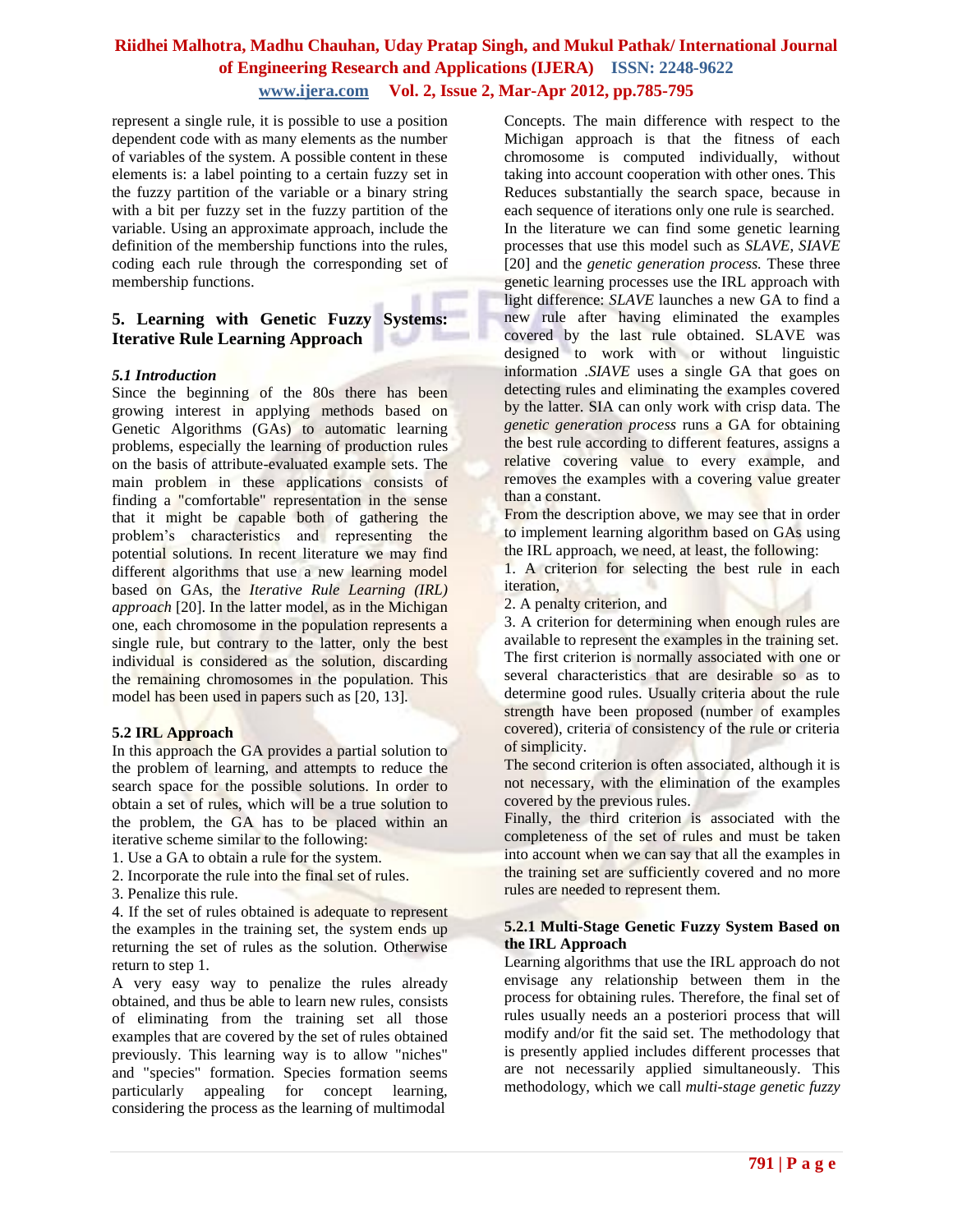*systems* and has been abbreviated as MSGFS, consists of three component parts:

I A *genetic generation stage* for generating fuzzy rules using the IRL approach.

II A *post-processing stage* working on the rule set obtained in the previous stage in order to either to refine rules or eliminate redundant rules.

III A *genetic tuning stage* that tunes the membership functions of the fuzzy rules.

We describe these shortly below.

**Genetic generation stage.** In this stage the IRL approach is used for learning fuzzy rules capable of including the complete knowledge from the set of examples. A chromosome represents a fuzzy rule, the generation method selects the best rule according to different features included in the fitness function of the GA, features that include general properties of the KB and particular requirements to the fuzzy rule. This features lead to the definition of the covering degree between a rule and an example and the use of the concept of positive and negative examples. The IRL approach uses a covering method of the set of examples. This covering method assigns a relative covering value to every example, and removes the examples with an adequate covering value, according to a covering criterion. As we have indicated, this model may be used for learning RB as *SLAVE* and for learning KB as the *genetic generation process*  proposed in [13].

**Post-processing stage: selection and refinement.**  As we mentioned earlier, the IRL approach does not analyze any relationship between the rules that it is obtaining. That is why, once the rule base has been obtained, it may be improved either because there are rules that may be refined or redundant rules if high degrees of coverage are used. Two possible postprocessing methods have been used , a refinement algorithm and a selection or simplification algorithm [12].

**Genetic tuning stage.** At this stage *the genetic tuning process* is applied over the KB for obtaining a more accurate one. We can consider two possibilities, depending on the fuzzy model's nature:

a) an approximate model based on a KB composed of a collection of fuzzy rules without a fixed relationship between the fuzzy rules and some primary fuzzy partitions giving meaning to them, or

b) a descriptive model based on a linguistic description of the system with a fuzzy partition that assigns a membership function to every linguistic label. In both cases, each chromosome forming the genetic population will encode a complete DB, but in the first case each piece of chromosome codes the membership functions associated to one rule and in the second one each piece of chromosome codes the

fuzzy partition of a variable. The main difference between both processes is the coding scheme.

### **5.2.2 A Multi-stage Genetic Fuzzy Rule-Based System Structure**

In the following we present a guideline structure for multi-stage GFRBSs used in [13]:

**a) A Fuzzy Rule Generation Process.** This process will determine the type of the final FRBS generated, so the generated fuzzy rules may present a descriptive, constrained approximate or unconstrained approximate semantics. In all cases, it will present two components: a *fuzzy rule generating method* composed of an inductive or evolutionary process which uses a niche criterion for obtaining the best possible cooperation among the fuzzy rules generated when working with the approximate approach, and an *iterative covering method* of the system behavior example set, which penalizes each rule generated by the fuzzy rule generating method by considering its covering over the examples in the training set and removes the ones yet covered from it. This process allows us to obtain a set of fuzzy rules with a concrete semantics covering the training set in an adequate form.

**b) A Genetic Multi-Simplification Process** for selecting rules, based on a binary coded GA with a phenotypic sharing function and a measure of the FRBS accuracy in the problem being solved. It will save the overlearning that the previous component may cause due to the existence of redundant rules, with the aim of obtaining a simplified KB presenting the best possible cooperation among the fuzzy rules composing it. This process will obtain different possibilities for this simplified KB thanks to a genotypic niching scheme.

**c) An Evolutionary Tuning Process** based on any kind of real coded EA and a measure of the FRBS performance. It will give the final KB as output by adjusting the membership functions for each fuzzy rule in each possible KB obtained from the genetic multi-simplification process. The type of tuning performed will depend on the nature of the FRBS being generated, i.e., when generating a descriptive FRBS, a global tuning of the fuzzy partition associated to each linguistic variable will be performed, but when working with any of the approximate approaches, the membership functions involved in each fuzzy rule will be adjusted. The most accurate KB obtained in this stage will constitute the final output of the whole learning process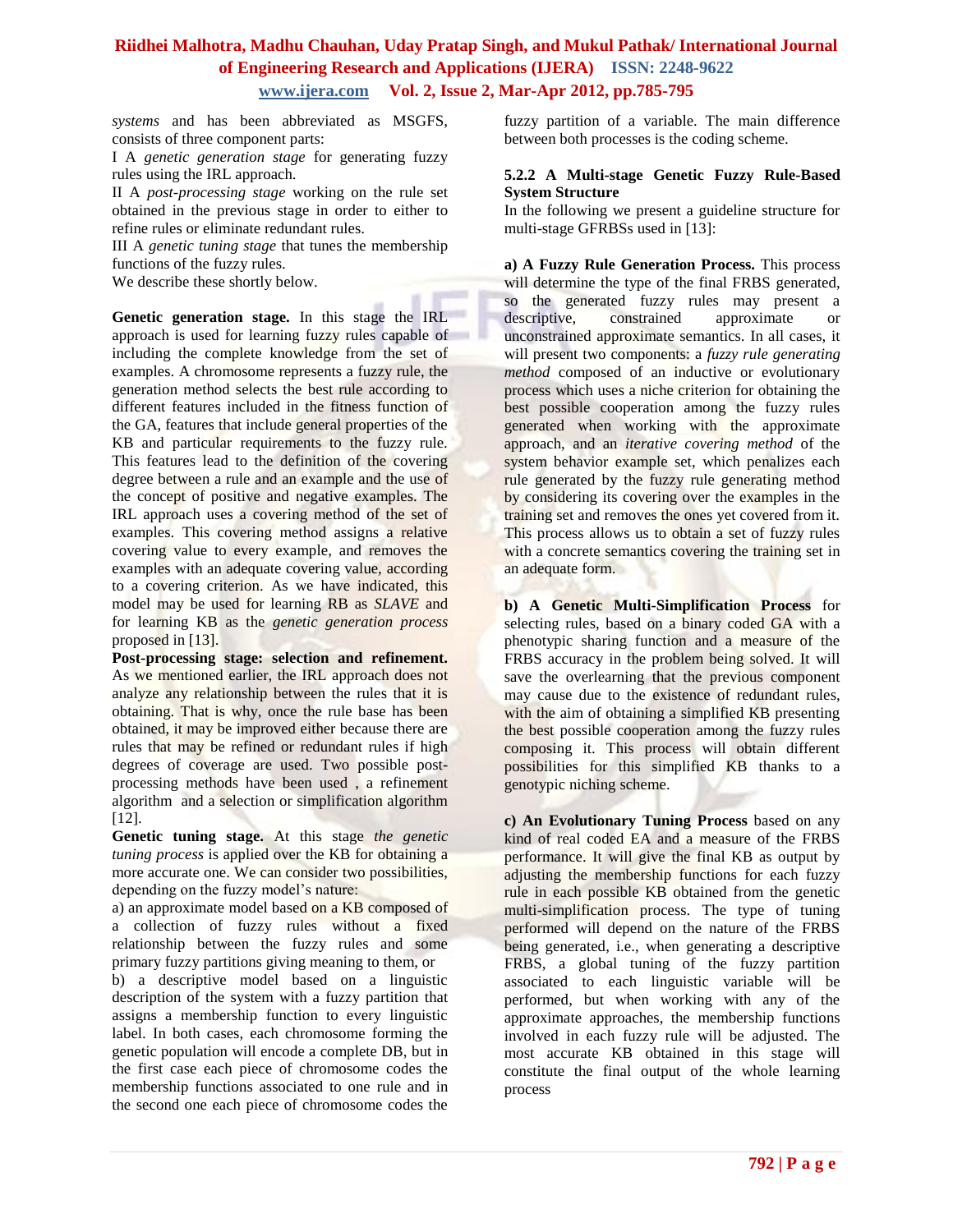### 6. **Learning with Genetic fuzzy system: Michigan Approach**

### *6.1 INTRODUCTION*

While classifier systems of the Michigan type had been introduced by J. H. Holland in 1976, their fuzzification awaited discovery many years. The first fuzzy classifier system of the Michigan type was introduced by M. Valenzuela-Rendón ([19]) and is, more or less, a straightforward fuzzification of a Holland classifier system. An alternative approach has been developed by A. Bonarini ([2, 3]), who applies a different scheme of competetion between classifiers. These two approaches have in common that they operate only on the rules — the shape of the membership functions is fixed. A third method, which was introduced by P. Bonelli and A. Parodi, tries to optimize even the membership functions and the output weights in accordance to payoff from the environment.

#### **6.2 Fuzzifying Holland Classifier Systems**

#### *6.2.1 The Production System*

We consider a fuzzy controller with real-valued input and output. The system has, unlike ordinary fuzzy controllers, three different types of variables — input, output, and internal variables. As we will see later, internal variables are for the purpose of storing information about the near past. They correspond to the internally tagged messages in Holland classifier systems. For the sake of generality and simplicity, all the universes of discourse, are transformed to the unit interval [0; 1]. For each variable the same number of membership functions n is assumed. These membership functions are fixed at the beginning. They are not changed throughout the learning process. M. Valenzuela-Rendón took bell-shaped function which divided the interval rather equally. A message is a binary string of length  $l + n$ , where n is the number of membership functions defined above and l is the length of the prefix (tag), which identifies the variable to which the message belongs. A good choice for  $l$  would be dlog2 Ke, where K is the total number of variables we want to consider. To each message an *activity level*, which represents a truth value, is assigned.

Consider for instance the following message  $(l = 3, n)$  $= 5$ :  $|0{1z0} = 2$ : 00010 ! 0:6

Its meaning is "Input no. 2 belongs to fuzzy set no. 4 with a degree of 0:6". On the message list only socalled minimal messages are used, i.e., messages with only one 1 in the part which identifies the numbers of the fuzzy sets. Classifiers again consist of a fixed number r of conditions and an action part. Note that, in this approach, no wildcards and no "-" prefixes are

used. Both condition and action part are also binary strings of length  $l +n$ , where the tag and the identifiers of the fuzzy sets are separated by a colon. Then the degree to which such a condition is matched is a truth value between 0 and 1. The degree of matching is computed as the maximal activity of messages on the list, which have the same tag and whose 1s are a subset of those of the condition. Figure 6.1 shows a simple example how this matching is done. The degree of satisfaction of the whole classifier is then computed as the minimum of matching degrees of the conditions. This is then also the activity level which is assigned to the output message (i.e., Mamdani inference).



**Fig6.1: Matching a fuzzy condition**

The whole rule base consists of a fixed number m of such classifiers. Similarly to Holland classifier systems, one execution step of the production system is done as follows:

1. The detectors receive crisp input values from the environment and translate them into minimal messages which are then added to the message list.

2. The degrees of matching are computed for all classifiers.

3. The message list is erased.

4. The output messages of some matched classifiers are placed on the message list.

5. The output messages are translated into minimal messages. For instance, the message 010 : 00110 !  $0:9$  is split into the two messages  $0:00:00010:0:9$ and 010 : 00100 ! 0:9.

6. The effectors discard the output messages (referring to output variables) from the list and translate them into instructions to the environment. From point 2 it can be seen easily that it is of advantage to use fuzzy sets with local support instead of bell-shaped ones, because, if bell-shaped fuzzy sets are used, every rule fires in each time step.

Step 6 is done by a modified Mamdani inference: The sum (instead of the maximum or another t-conorm) of activity levels of messages, which refer to the same fuzzy set of a variable, is computed. The membership functions are then scaled with these sums. Finally, the center of gravity of the "union" (i.e. maximum) of these functions, which belong to one variable, is computed (Sum-Prod inference).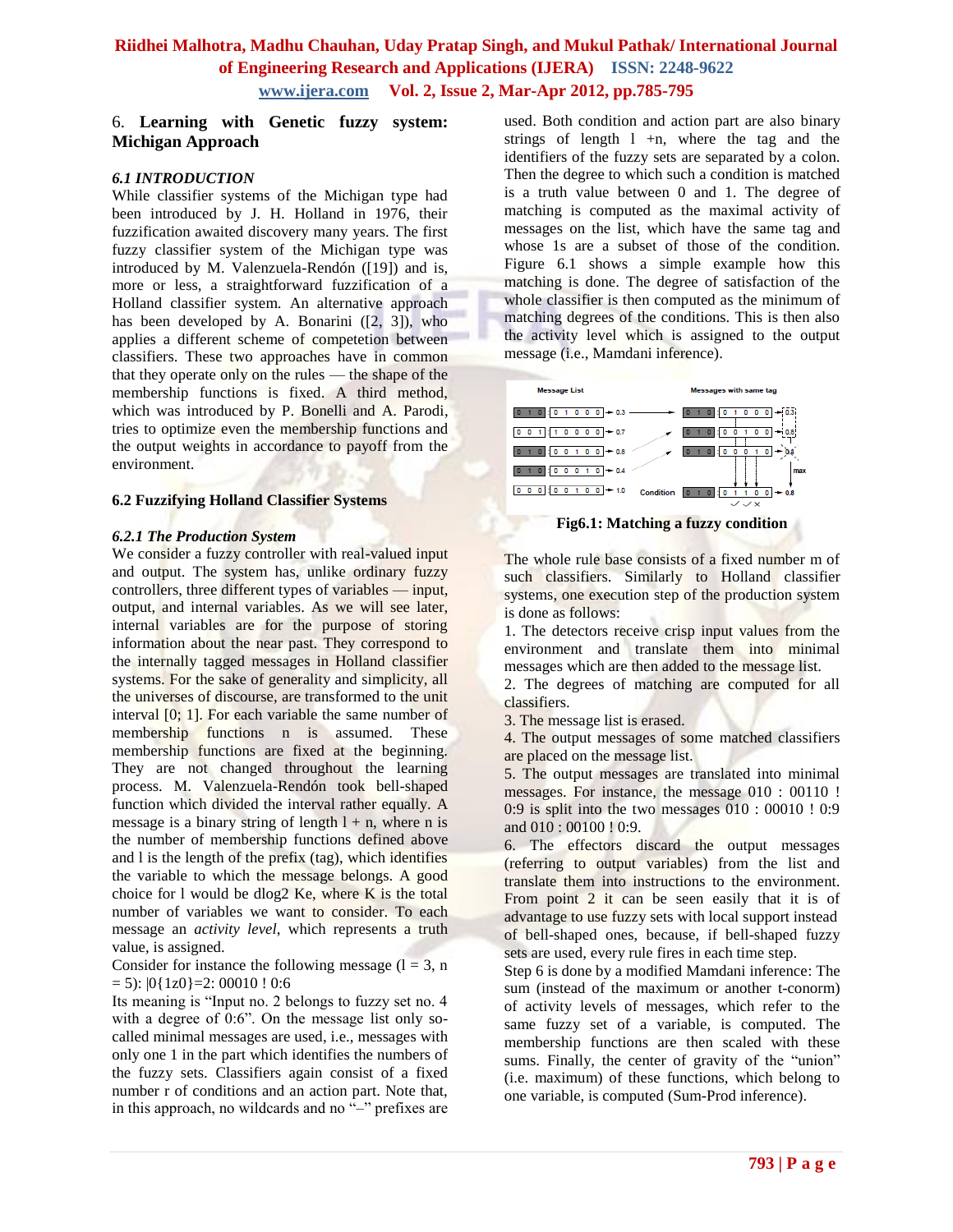### **6.2.2 Rule Discovery**

The adaptation of a genetic algorithm to the problem of manipulating classifiers in our system is again straightforward. We only have to take special care that tags in conditional parts must not refer to output variables and that tags in the action parts of the classifiers must not refer to input variables of the system. Analogously to our previous considerations, if we admit a certain number of internal variables, the system tends to build up internal chains, coupled sequences, autonomously. If we admit internal variables, a classifier system of this type not only learns stupid input-output actions, it also tries to discover causal interrelations.

### *6.3 Bonarini's ELF Method*

In [2], A. Bonarini presents his ELF (=evolutionary learning of fuzzy rules) method and applies it to the problem of guiding an autonomous robot. The key issue of ELF is to find a small rule base which only contains important rules. While he takes over many of M. Valenzuela-Rendón's ideas, his way of modifying the rule base differs strongly from Valenzuela-Rendón's straightforward fuzzification of Holland's technique. Bonarini calls the modification scheme "cover-detector algorithm". The number of rules can be varied in each time step depending on the number of rules which match the actual situation. This is done by two mutually exclusive operations:

1. If the rules, which match the actual situation, are too many, the worst of them is deleted.

2. If there are too few rules matching the current inputs, a new rule, whose antecedents cover the current state, with randomly chosen consequent value, is added to the rule base.

The genetic operations are only applied to the consequent values of the rules. Since the antecedents are generated on demand in the different time steps, no taxation is necessary.

Seemingly, such a simple modification scheme can only be applied to so-called one-stage problems, where the effect of each rule can be observed in the next time step. For applications where this is not valid, e.g., backing up a truck, Bonarini introduced a modification of his ELF algorithm — the concept of an *episode*, which is a given number of subsequent control actions, after which they reached state is evaluated.

### **6.4 Online Modification of the Whole Knowledge Base**

While the last two methods only manipulate rules and work with fixed membership functions, there is at least one variant of fuzzy classifier systems were also the membership functions are involved in the learning process. This variant was introduced by A. Parodi and P. Bonelli in [65]. The main idea is that an approximate knowledge base is used instead of a descriptive one as in the two previous examples. So, a fuzzy rule is not represented as a linguistic expression which refers only to labels of fuzzy sets, but a fuzzy relation on  $X_Y$ , where  $X$  is the input and Y is the output domain. More specifically, each rule is represented as a pair consisting of a fuzzy subset of  $X$  and a fuzzy subset of  $Y$  . Since, in many applications, X and Y are themselves cross products, i.e.,  $X = X1$  \_ \_ \_ \_ Xn and Y = Y1 \_ \_ \_ \_ \_ Ym, rules in a approximative knowledge base can be written as Ai1  $\frac{1}{2}$   $\frac{1}{2}$   $\frac{1}{2}$   $\frac{1}{2}$   $\frac{1}{2}$   $\frac{1}{2}$   $\frac{1}{2}$   $\frac{1}{2}$   $\frac{1}{2}$   $\frac{1}{2}$   $\frac{1}{2}$   $\frac{1}{2}$   $\frac{1}{2}$   $\frac{1}{2}$   $\frac{1}{2}$   $\frac{1}{2}$   $\frac{1}{2}$   $\frac{1}{2}$   $\frac{1}{2}$   $\frac{1}{2}$   $\frac{1}{$ Where i is the index of the rule. If one restricts to certain class of fuzzy subsets, such as triangular or bell-shaped membership functions, it is possible to encode a rule as  $(ai1; : : : : ; ain; bi1; : : : ; bim)$ 

where aij and bij are parameters uniquely identifying a fuzzy subset of X<sub>j</sub> or Y<sub>j</sub>, respectively. Moreover, in this approach, each rule is additionally equipped with a strength factor, which is taken as a scaling factor of the output set. This strength factor is also used as fitness measure by the genetic algorithm which modifies the knowledge base and modified according to payoff from the environment.

### **7. Conclusion**

One of the most important advantages of fuzzy systems is that the functions are parameterized in a way which is interpretable for humans. More specifically, it is possible to translate human knowledge into fuzzy rules and fuzzy sets, but, on the contrary, not every system, which is formally a fuzzy system, is really interpretable. In fact, the probability, that difficultly interpretable configurations are obtained, is rather high when representations with lots of degrees of freedom are tried to be optimized. An alternative, which can help to overcome this problem, is to encode whole fuzzy partitions as shown in the fifth lecture. Obviously, this approach allows less degree of freedom, which can also speed up convergence.

There have been a lot of publications concerning with genetic optimization of fuzzy systems (see [6] for recent bibliographies). Each of these approaches many of them are rather similar—has only been applied to a few benchmark problems. So far, there are no proofs (neither theoretical nor empirical) which methods are suitable for which problems.

### **8.REFERENCES**

[1] F. Bolata and A. Nowé. From fuzzy linguistic specifications to fuzzy controllers using evolution strategies. In *Proc. FUZZ-IEEE'95*, volume III, pages 1089–1094, 1995.